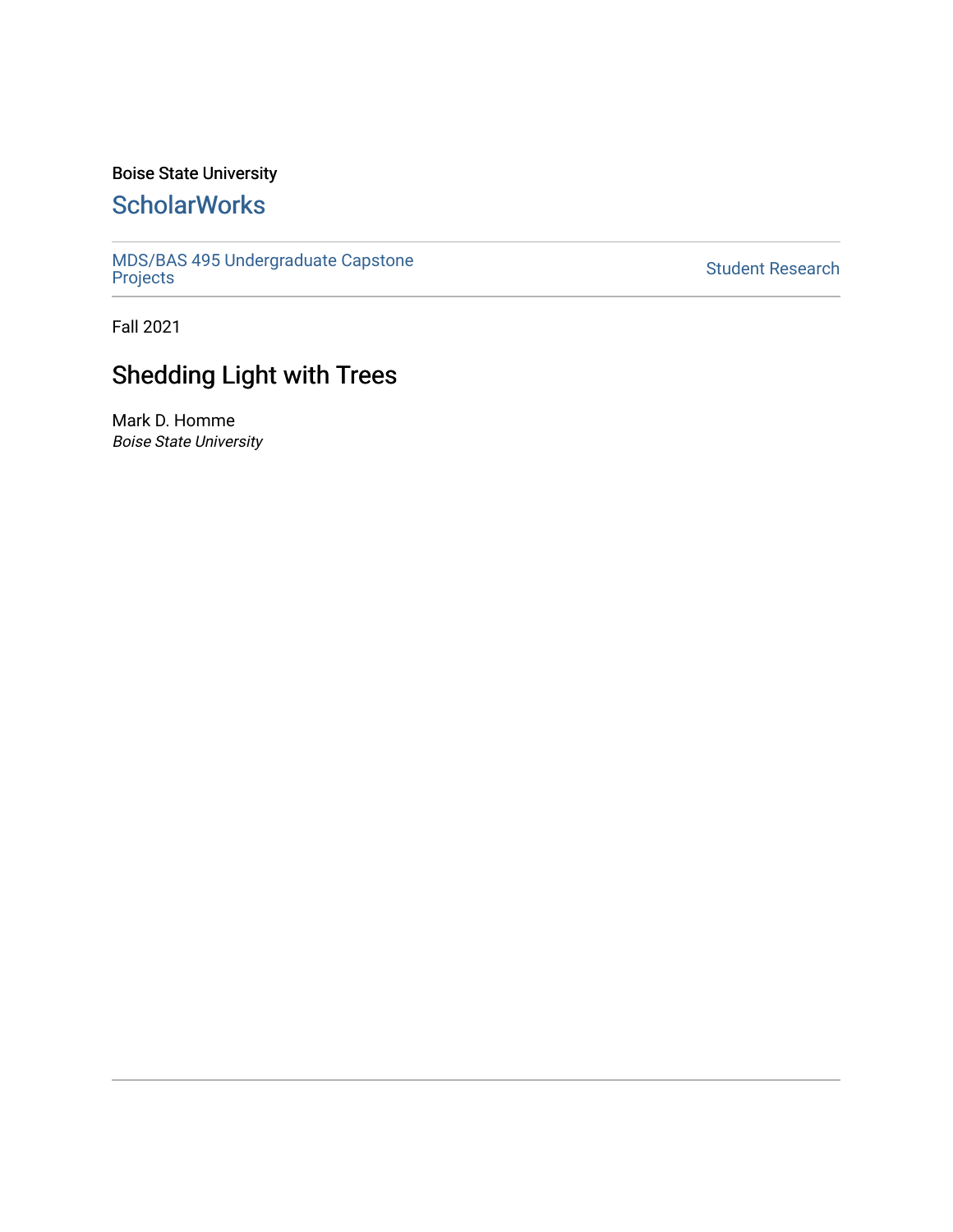Shedding Light with Trees

Mark D. Homme

Boise State University

MDS/BAS 495

Boise State University

markhomme@u.boisestate.edu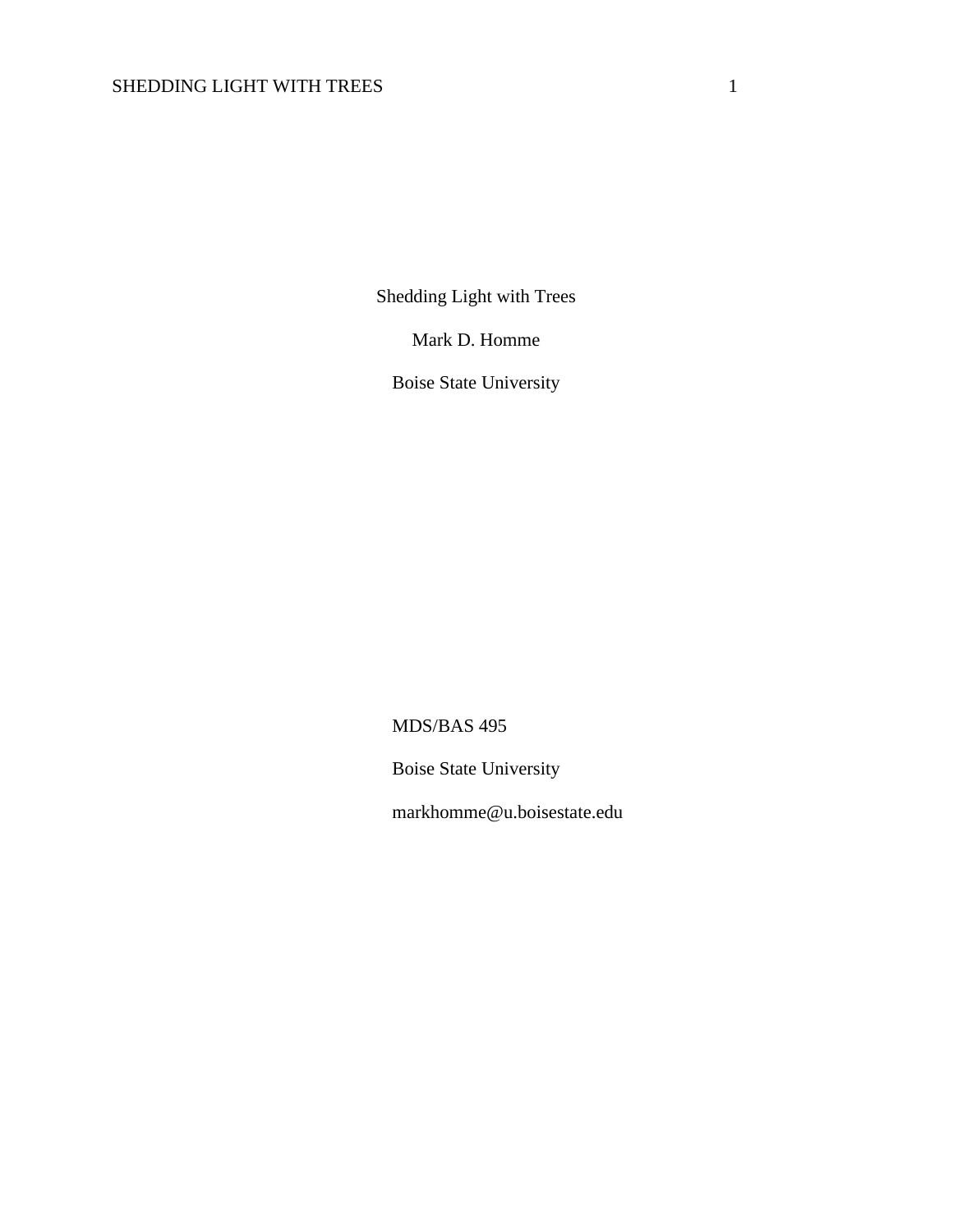#### Abstract

This multidisciplinary capstone project focuses on education of the benefits of trees to incentivize the planting of trees at stakeholder homes or businesses. The approach of taking individual action to address a large-scale issue is also highlighted as a qualitative aspect of the capstone. The goal of the project is to understand the benefits of trees, plant more trees and to utilize the approach taken to address other large-scale issues in the future.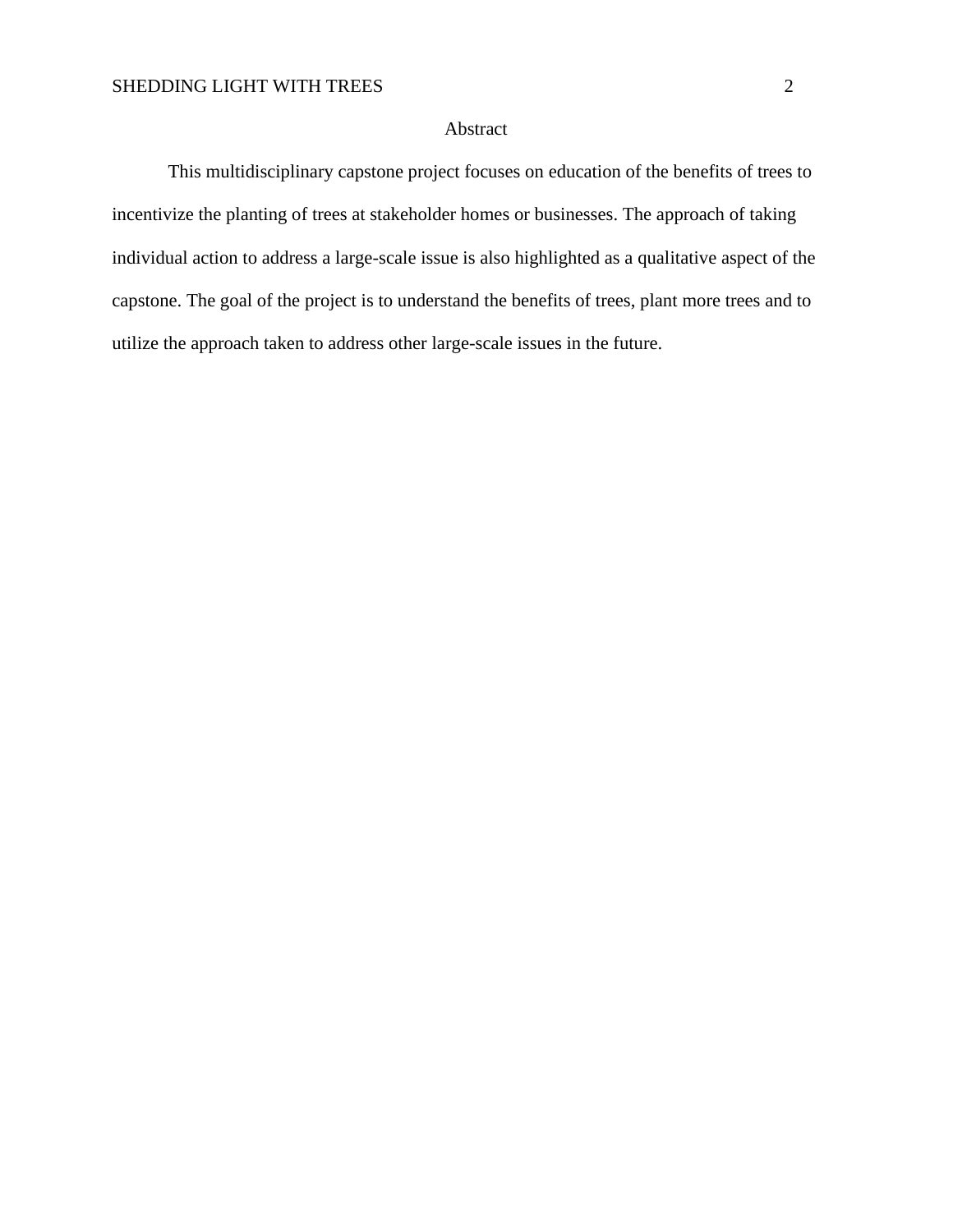#### **Introduction**

Global warming is a complex worldwide problem. The scope of the issue can be paralyzing, stymieing individual action. Tainter (2000, p 6) discusses our general aversion to complexity and states the reason behind sayings like "Keeping it simple" is universally understood. This capstone proceeds in that vein. The planting of trees at a stakeholder's home or business provides a means to take a simple step to address a global issue on a manageable individual scale. Providing factual substantiated information about the environmental, health, and financial benefits of trees will serve as incentive to participate in the tree planting campaign. The stakeholders are a diverse mix of clients, business owners and associates in my database. The project will also consider the progressive benefit of taking the first step addressing a larger issue.

### **Section 1: Innovative Approach**

#### **Bringing Together Perspectives**

The perspectives given provide views of trees from a financial viewpoint (real estate value, energy cost savings), an environmental view (trees are the lungs of the earth, produce oxygen, filter harmful contaminants), and a health standpoint (trees provide a sense of wellbeing, have a positive impact on mortality). There is also a stance taken on taking positive action within yourself (the one thing you can control) to impact the larger world. The opposing perspective may be that planting one tree won't make a difference or that trees themselves have no impact. There may even be a denial of the greater issue of global warming or views of indifference. The greater number of perspectives increases the opportunity to impact stakeholders which in turn addresses the larger problem.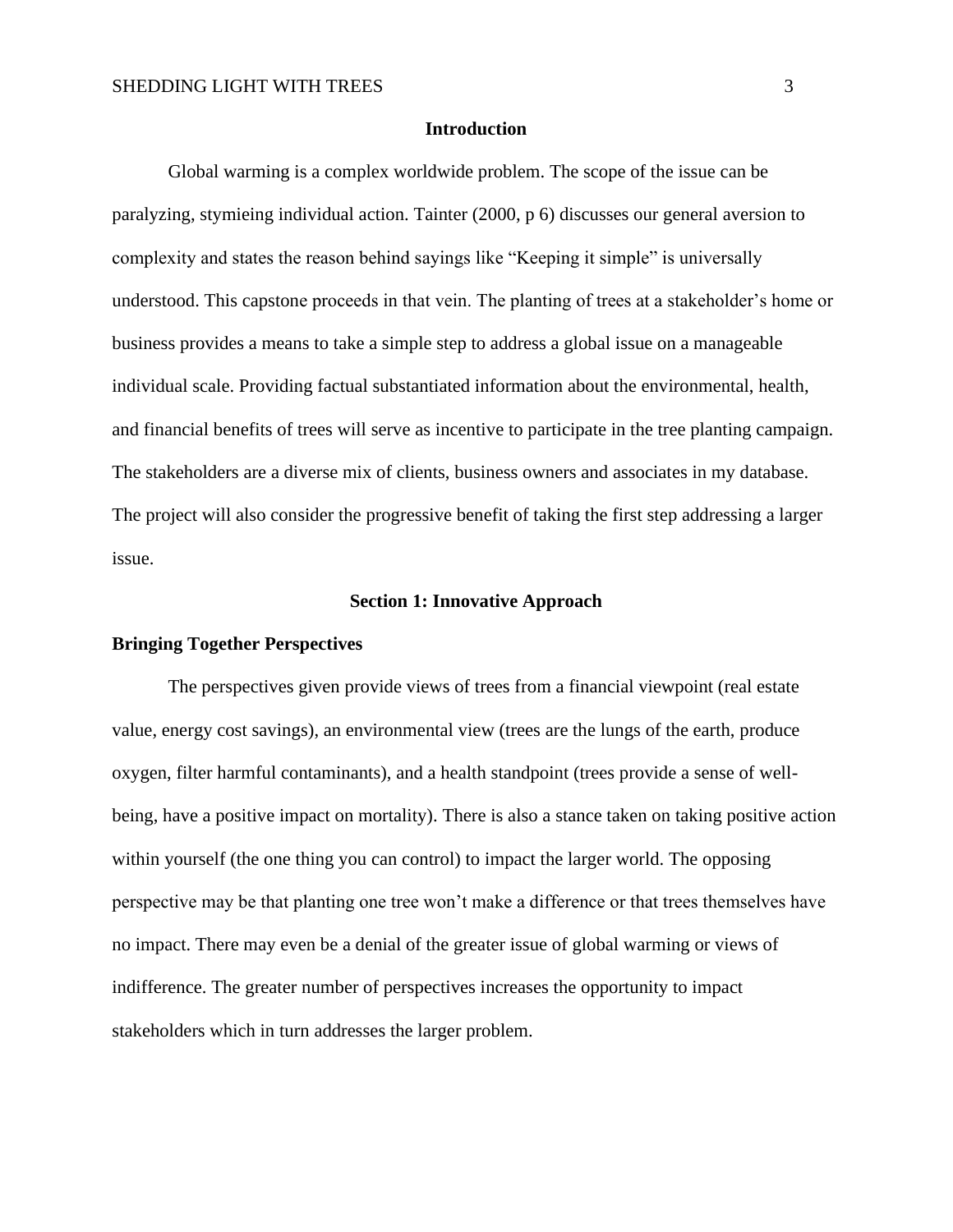Information in the American Journal of Preventive Medicine (2013) discusses the relationship between trees and human health. The study quoted in the article ties the loss of trees (over 150 million trees) because of the emerald ash borer to increased mortality related to cardiovascular and lower respiratory-tract illness. The Journal of Arboriculture (1986) states trees can impact the energy use of a home with proper placement, consideration of the type of tree and other energy source considerations. It suggests the potential annual effect of trees in conventional housing is about 20 to 25% compared to the same house in the open. The National Wildlife Foundation (n.d.) provides a quick, multicategory informational guide on how trees make a difference. Improvement of air quality, water quality and health, are just a few of the benefits mentioned. It is a well-known foundation, and the information carries weight. The Department of Energy (1990) study provided substantiation of the environmental and financial advantages posed by the presence of trees. According to Arborist News (2007) decades of research indicate property values associated with trees are higher than homes without.

Ranseth (2015) speaks of Mahatma Gandhi and his words, "If we could change ourselves, the tendencies in the world would also change." Gandhi's quote serves to promote the qualitative portion of the project with reference to making positive change within oneself to have a greater impact on the surrounding world.

#### **Creating Innovative Approaches: Beyond Either/Or**

There is too much time being spent arguing back and forth on the cause of global warming (manmade or natural phenomenon) instead of addressing a problem already upon us regardless of causation. A large scope can inhibit any sort of action creating a bystander effect waiting for a problem to just go away. Taking action addresses the issue as opposed to debating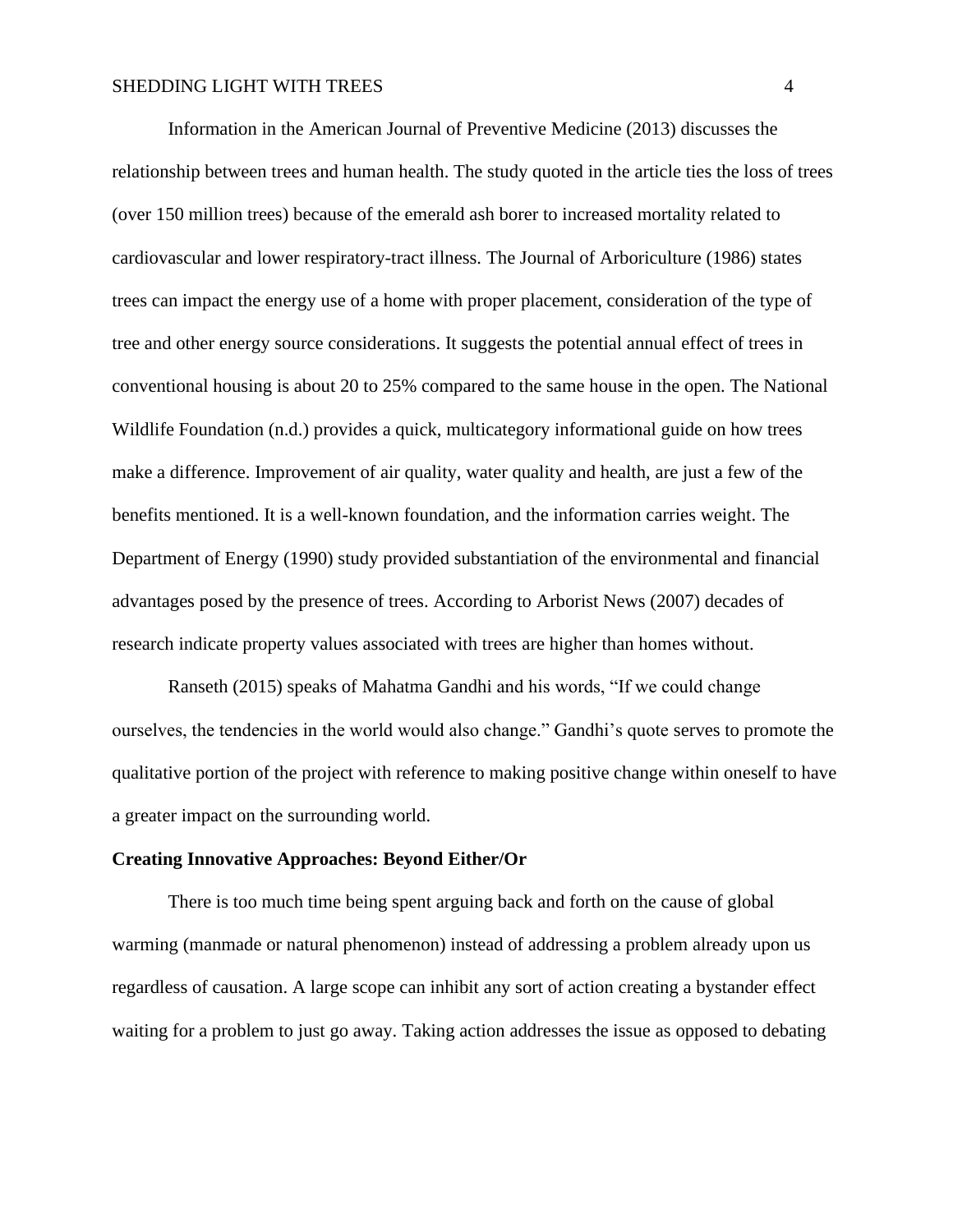who or what is to blame. It provides a means for an individual to experience how taking the first step feels and to hopefully replicate the action for another large-scale issue.

# **Section 2: Emotional Intelligence**

# **Awareness of Self and Others**

The awareness of self in the capstone project is recognition of a strength, breaking complex subject matter down to something more easily understood by others (addressing global warming through a simple personal step of planting a tree in one's own yard or business). We live in a busy world, so the project has taken that into consideration. Participation through reading of the research results in the mailer or planting a tree because of the information directly benefits the stakeholders financially and health wise. Since the project creation there is more memory and reestablishment of a higher level of respect for the environment.

Because of constant contact with the stakeholders there is an awareness of polarity frustration. This is another reason the capstone focuses on a partial solution and not causation of global warming. The awareness of tight timeframes for all stakeholders is a consideration so the commitment to plant a tree (winter) comes months before actual planting in spring.

# **Consideration of the Audience: Emotional Intelligence**

This capstone approach seeks to inform stakeholders on a simple way to improve value on their home or business, save money on energy and do something positive for the environment building rapport with them along the way to motivate them to participate. The individual participation is not overly time consuming as time is a precious commodity these days for the database. The project channels the negative feelings regarding global warming into positive action for a good purpose.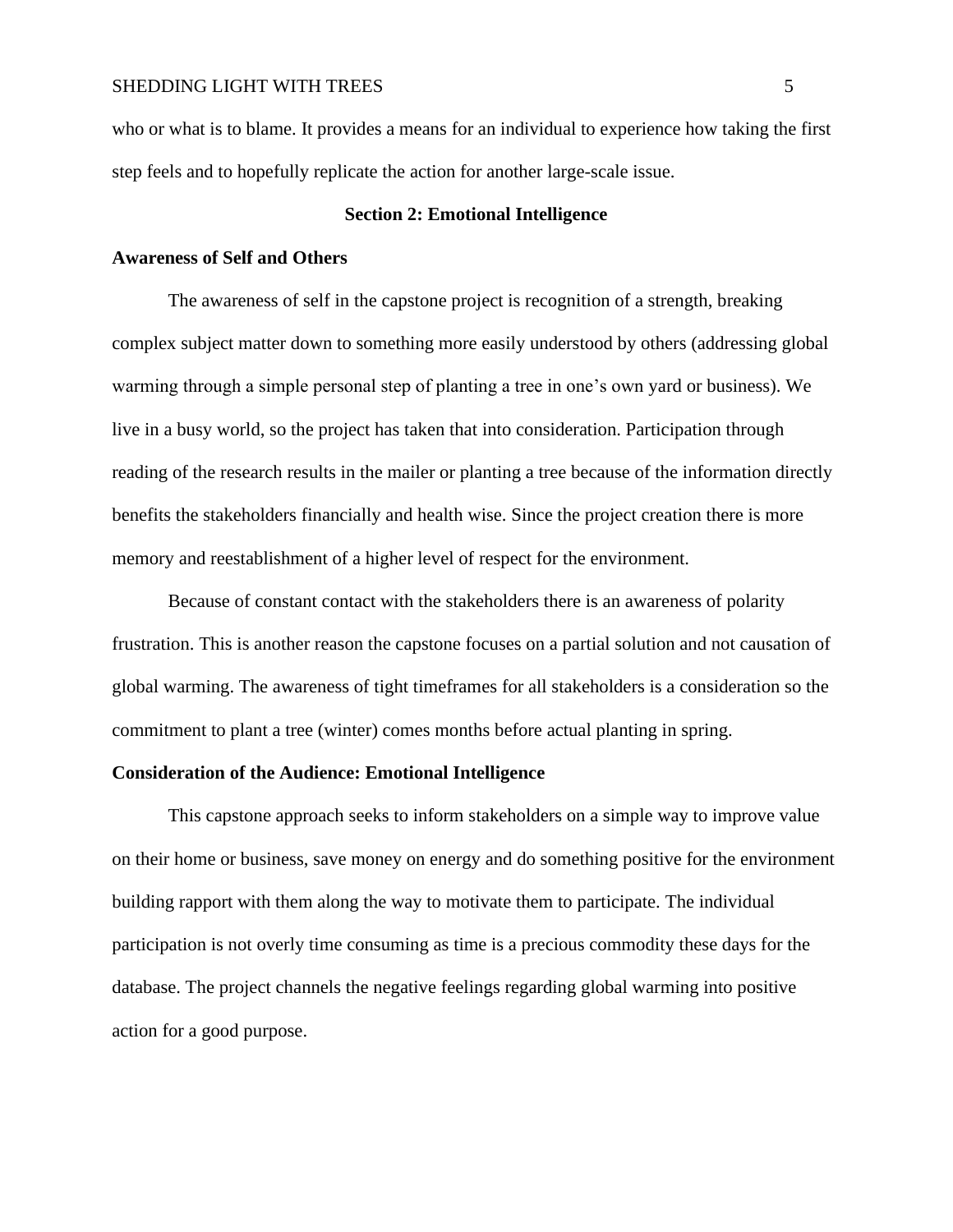# **Value to Others: Emotional Intelligence**

The research is valuable to others because it shows trees are more than just shade in the summer or colorful leaves in the fall although that alone has value. The project serves to demonstrate trees' value on a larger stage. According to the National Wildlife Foundation (n.d.) trees can improve property values from 9 to 15 percent. They also have the potential for reduced energy output and the cost associated with the output. It is good to recognize the health benefits of trees. Informing stakeholders has the potential for a ripple effect when individual stakeholders inform their sphere of influence. It also is a positive action in a present world chocked full of negativity and divisiveness.

# **Section 3: Creative Thinking**

# **The Creative Framework**

Initially, there was a give on some control and a taking of input from others selecting the tree planting campaign as the capstone. It was not a first choice, but taking recommendations resulted in an expansion of a personal comfort zone. Running a campaign to plant trees and provide educational material about trees is out of normal and customary activities. Sharing this project with the database/stakeholders has an unknown factor. There isn't a way to know what they will all think. The project needed to not be overly time consuming yet still have an impact demonstrating consideration of stakeholder's time.

When planning this project, there was a constant perspective of a stakeholder who may have the thought, "What's in it for me and why is this important to me?" The educational material provided them the opportunity to improve their property value, improve health and contribute positively to the environment giving the answers to those questions.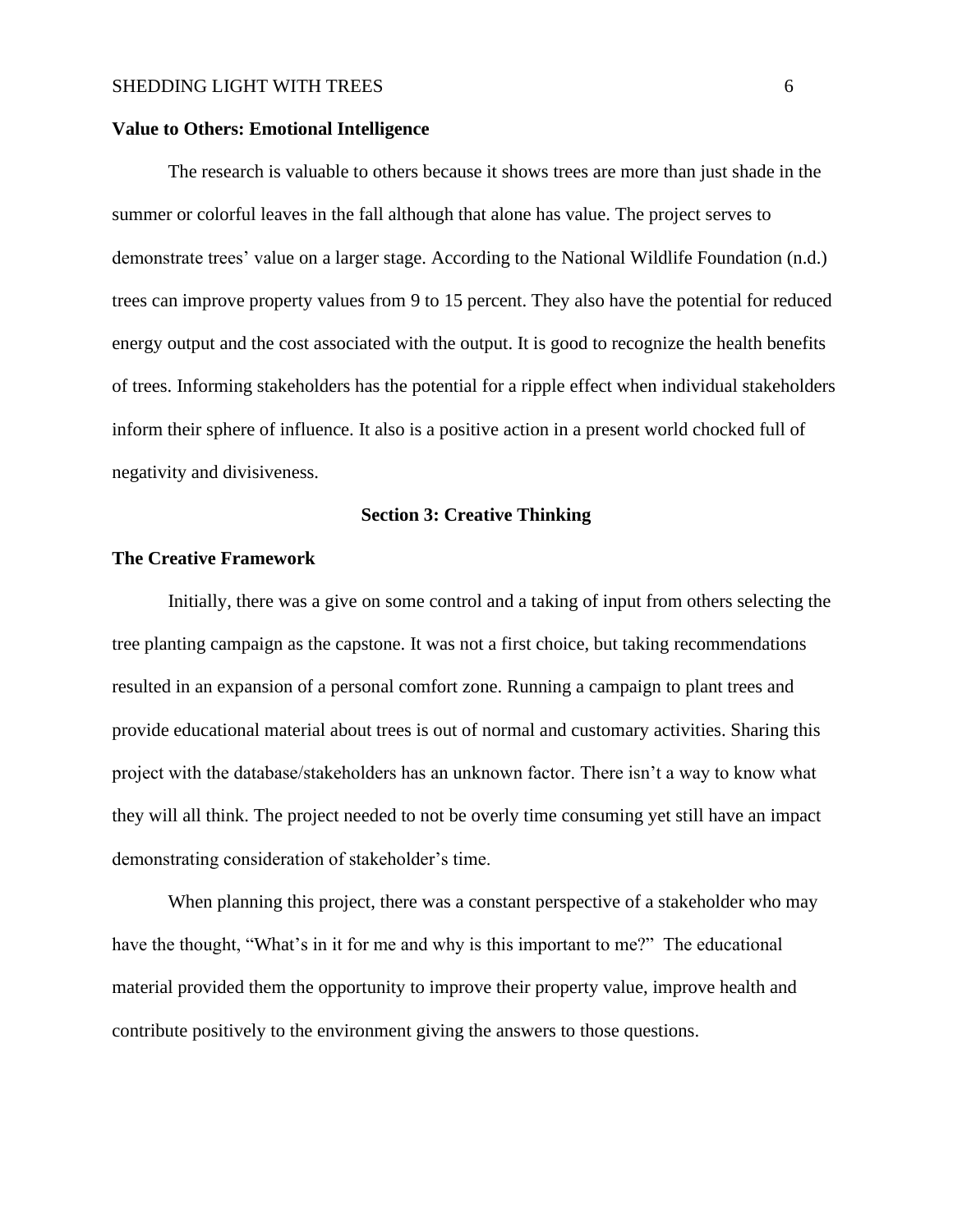Photo selection was carefully thought out so they could help tell the story and paint the picture with the narrative filling in the rest of the capstone details. The conclusion of the presentation has three photos. There is a single tree being planted, a picture of a pond with a ripple, and a final photo looking up to the trees in a forest. It represents the planting of one tree that may be duplicated (the ripple) and the result would be the forest picture.

# **Unique Approach/es to Project**

The approach is unique because it is a group campaign being measured through individual choice and participation. We are not all going to a location to plant trees as a group. Everyone will decide whether they will plant a tree at their home or business or encourage someone else to do so based on material provided. Participation benefits the individual and the campaign.

Gaining the desire to participate either by planting a tree, encouraging another, or sharing the project is done through subtle comparison of either staying in a bubble and doing nothing or doing something that will be beneficial. Because we all take in information differently, the approaches to the capstone presentation are through printed material, viewing capstone presentation and email. Those who are auditory learners will hear the presentation, visual learners will see the photos and printed material, feelers may interpret the capstone, the selection of the photos and potential impacts provided.

The approach is more than trees. It is an example of how a large-scale problem can be addressed through individual action. Participation may inspire stakeholders to approach another large-scale issue (we have no shortage of those).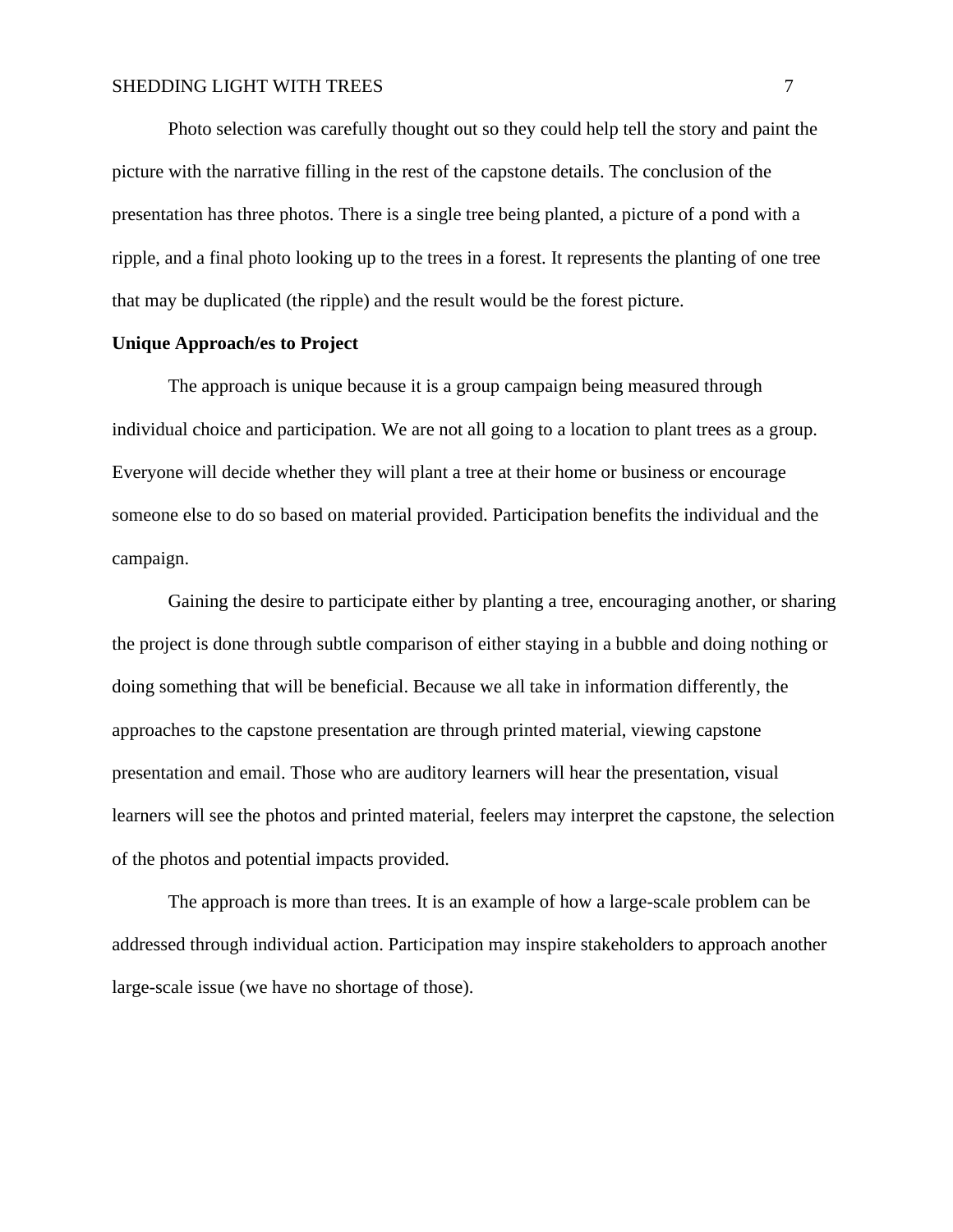### **Section 4: Your Innovative Solution**

#### **Accomplishment of Capstone**

A mailer was sent to all stakeholders detailing the tree planting and education campaign. The mailer was followed up with an email to all stakeholders explaining the capstone project again and a link to the capstone presentation was provided. The same email contained a fivequestion survey to measure the quantitative and qualitative results of the campaign.

This approach was innovative because the project was detailed in different mediums for a greater impact. It also considers the value of stakeholder time. Outcomes from participation can be realized through utilizing the same approach for a different large-scale issue i.e., recycling to reduce waste. If a stakeholder plants a tree or multiple trees the information provided details the value of having or being around trees.

# **Innovative Approach to the Problem/Project**

Typical tree planting campaigns involve groups going to a location to plant several trees. This plan focuses on individual action to plant trees and evaluation of the process of individual action to address larger scale issues. Participation benefits the stakeholder directly. Putting the survey on the email eliminates a step and provides a reason for follow up calls to either thank the stakeholder for participation or obtain survey results if there was no reply.

A video email to stakeholders to kick off the program would have elicited curiosity and anticipation and may have resulted in more participation. Greater participation reduces the time of calls to stakeholders to gather their survey answers. A more universal link to the demonstration or attachment of the video itself would have improved results as not all were able to get the link to work. Also, more consideration could have been given to a social media campaign to broaden the impact of the capstone.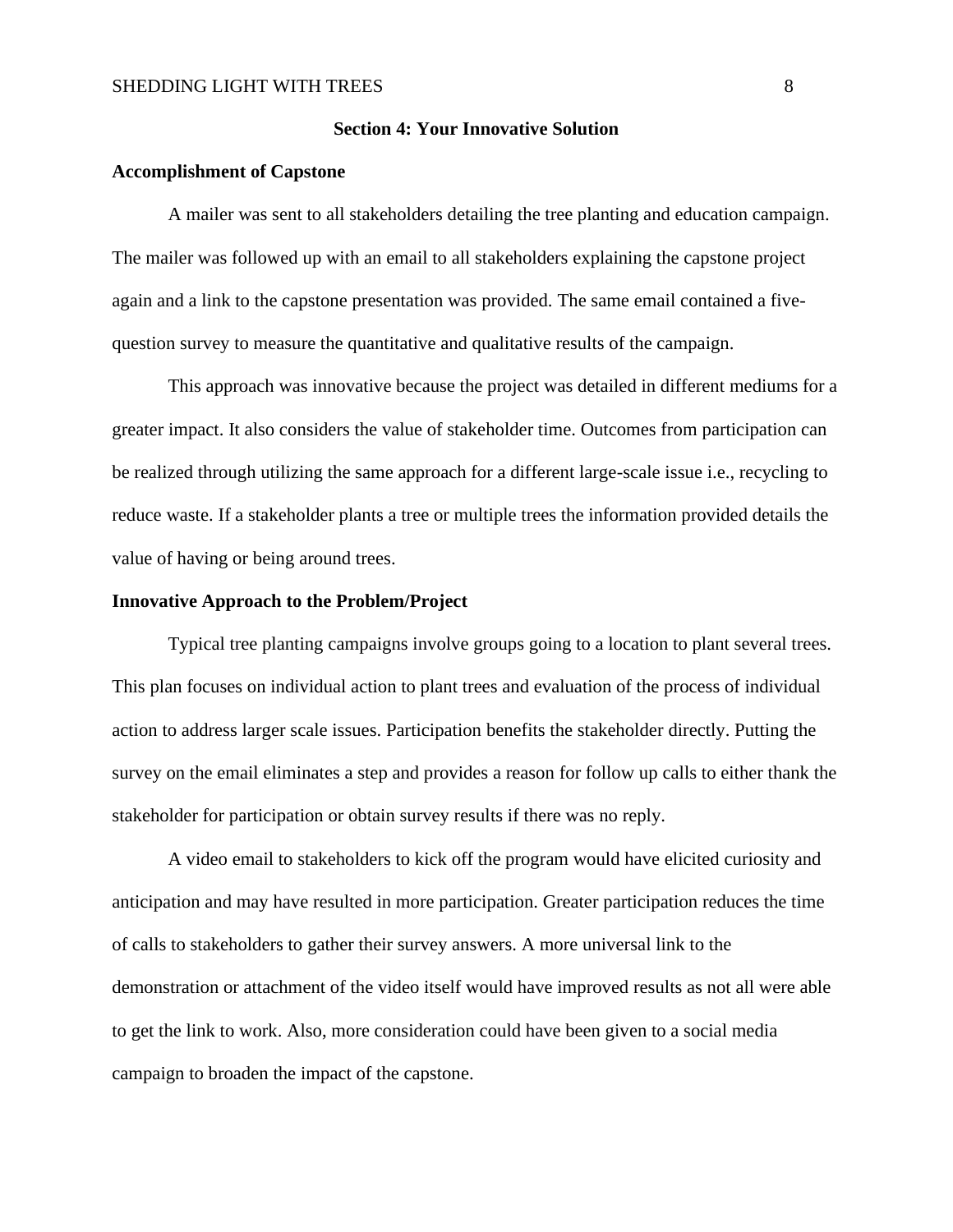#### **Section 5: Results**

# **Benefits to Stakeholders**

There were 100 mailers sent followed by emails to 141 stakeholders. 45% of the emails were opened and of the 64 opened emails there were 27 respondents, 10 electronic survey responses and 17 verbal survey responses. The project benefit assessment is gauged on the respondents. 18 of the 27 respondents will be planting a total of 54 trees. Their property values should reflect a higher value than homes without trees. The Journal of Arboriculture article (1986, p123) suggests reduced energy output up to 20% and the associated costs compared to a home out in the open. The trees also provide direct health benefits the respondents will have access to, given the proximity of the trees. Those respondents who opted not to plant a tree either couldn't plant anymore trees as their home possessed a mature landscape or were unable to plant a tree because of where they lived (townhouse or condominium). 26 of the 27 respondents found the information provided in the mailers and email personally beneficial and liked the approach of taking individual action to address a large-scale issue. The respondents benefited quantitatively (54 trees being planted) and qualitatively (taking the capstone problem approach to address another large-scale issue) 26 of the 27 respondents stated they would use the approach again. The respondents will experience less stress because they have elected to act instead of having to just tolerate the noise. Those who didn't respond still have access to the information.

#### **Impact on Stakeholders**

The impact on the stakeholder is positive. 100% of the respondents said they would share the information. One informed me they had already shared the information with their son, and he will be planting a tree as a result. Sharing is impactful and part of the ripple effect the project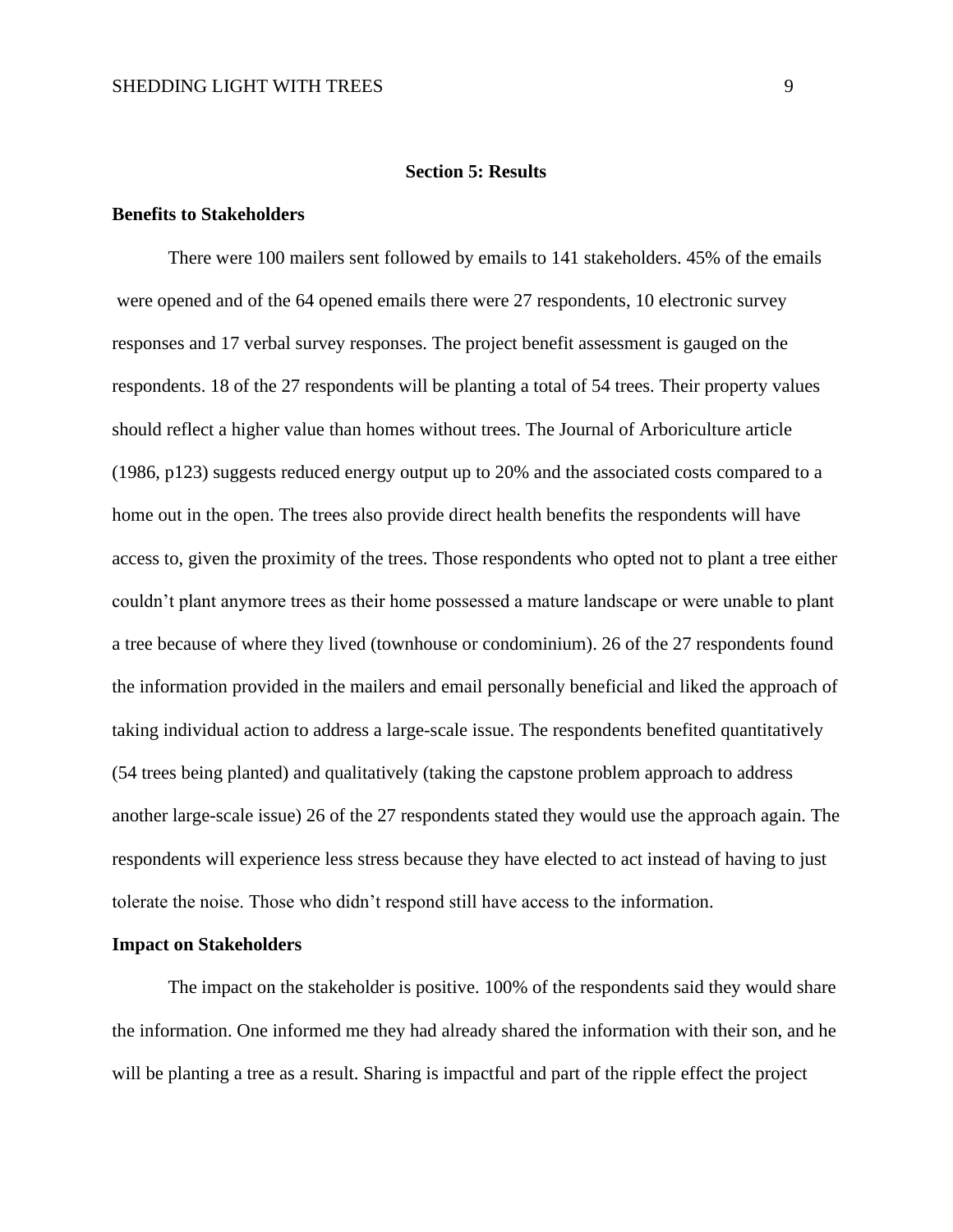was seeking to generate more tree planting.100% of respondents stated they would use the capstone approach of addressing a larger scale issue through individual action again (like buying a reusable bag for grocery shopping to reduce waste). This is the other impact or part of the ripple effect sought. The community will be positively impacted with the environmental benefits of 54 additional trees. The stakeholders who did not respond to the survey may still take action and model those who did respond.

# **Section 6: Conclusion**

After submitting the project to the database in a mailer and follow up email, I learned the most significant and impactful form of communication with my stakeholders is verbal (either face to face or over the phone). Though a significant number of emails were opened, the participation in the survey was limited. After follow-up calls, the number of stakeholders who took the survey verbally were more than those who submitted electronic responses. The verbal communication also allowed hearing stakeholder expression of thanks for the information. It opened more dialog with the database which serves business and the project.

Even though there was a link to the project presentation on the email, program introduction calls would have generated even more respondents and results. Another lesson learned is the need for expansion of understanding of social media dynamics. Adding a social media campaign to the project would have expanded the reach of the project generating a greater response.

The stakeholder participants directly benefited from the project. All who responded whether planting trees or not, learned trees are more than just shade and fall colors. Indirectly benefiting from the 54 trees that will be planted are the subdivisions where the stakeholder's homes are located and the greater community at large. The a-political approach taken allowed for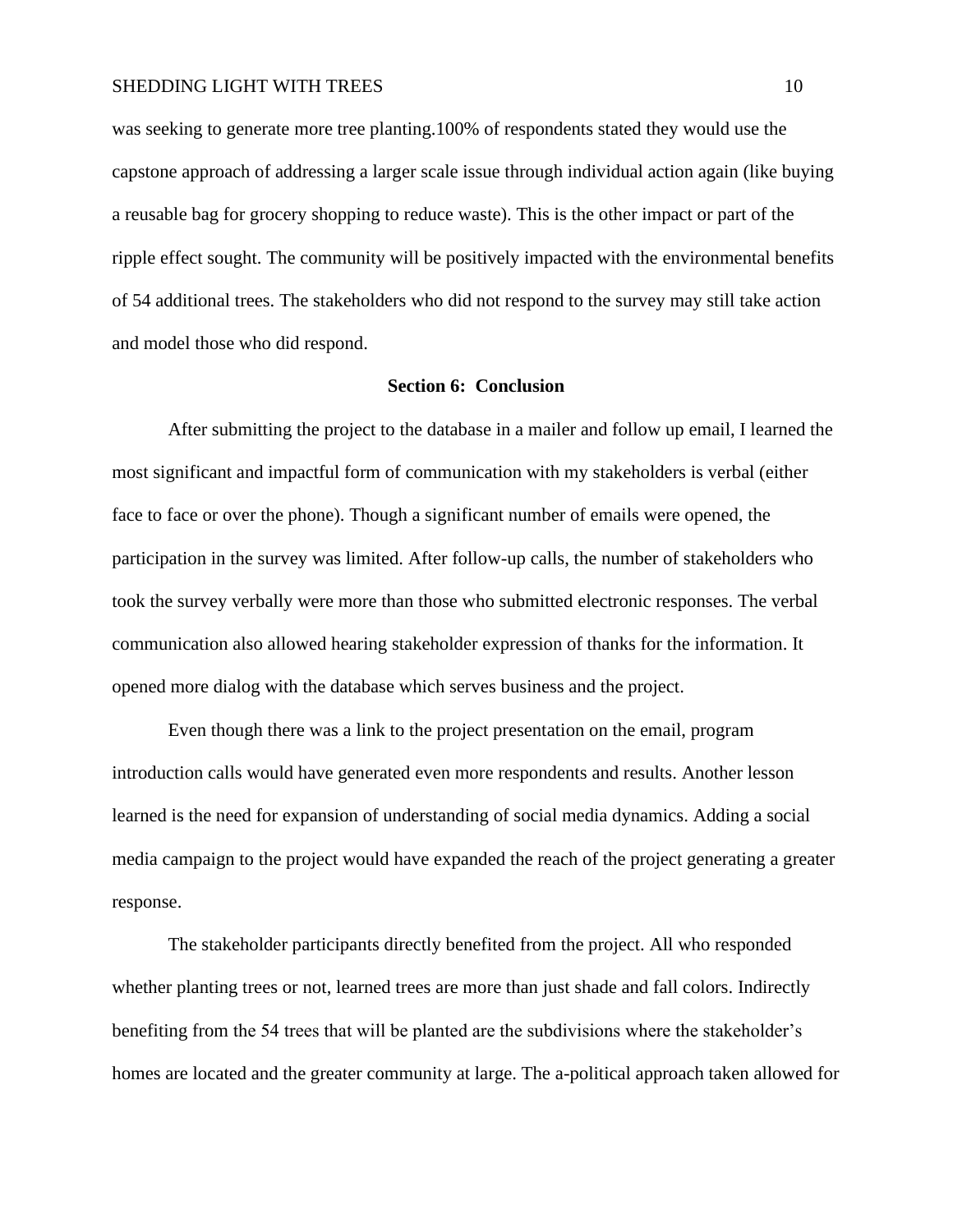all to garner benefits of the project rather than debating the cause of global warming. Individual action allows each stakeholder to experience the positive feelings associated with acting as opposed to standing on the sidelines. The long-term qualitative goal was to establish an understanding that resolution of large-scale issues begins with individual action and that taking action carries a degree of personal satisfaction.

One of the skills acquired in this project is the value of mind mapping to arrive at the best possible topic for the capstone. Another skill acquired is overcoming hesitancy to share something important to me with the stakeholders. It was rewarding hearing the overwhelming support demonstrated by the respondents. Finally, this project has opened the door for future projects with the stakeholders, improving on process and utilizing a different context that will be mutually beneficial to stakeholders and the greater community.

Trees are more than just shade and fall colors. Trees shed light on being part of a solution to a greater issue and provide financial, health and environmental benefits.